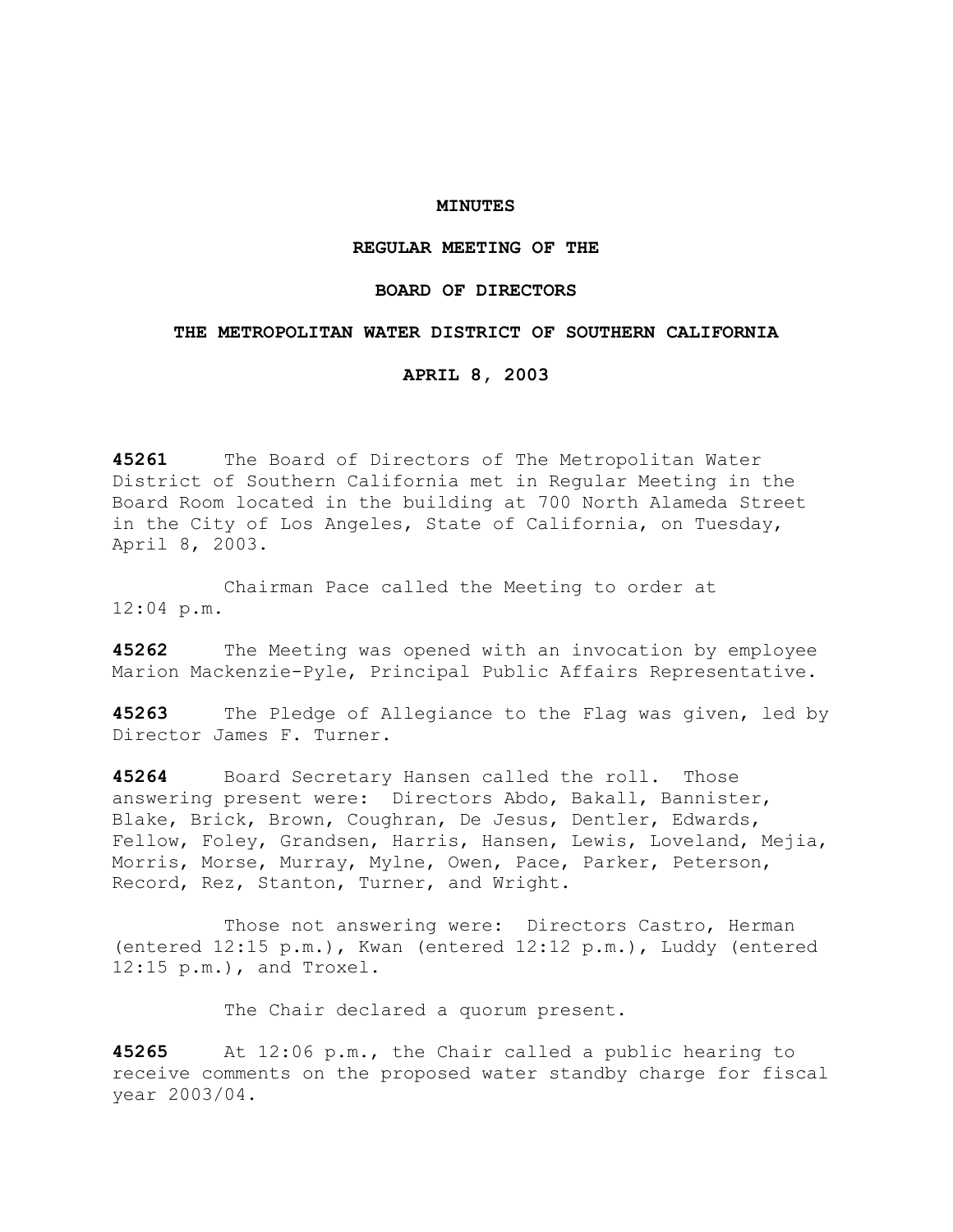Chairman Pace invited interested parties to comment on the proposed water standby charge for fiscal year 2003/04. No members of the public responded. At 12:07 p.m., the Chair declared the public hearing continued to the May 13, 2003 Board Meeting when the Board will take action on the standby charge.

**45266** At 12:07 p.m., the Chair called a public hearing to receive comments on the proposed standby charge for Calleguas Annexation No. 81 to Calleguas Municipal Water District.

 No members of the public responded; and after tabulation of the ballots was completed, and with no protests filed, the Chair closed the public hearing at 12:08 p.m.

**45267** Chairman Pace invited members of the public to address the Board on matters within the Board's jurisdiction.

 Comments in support of Metropolitan conducting negotiations for the disposition of the Ormond Beach property were heard from:

Alan Sanders, Western Alliance for Nature Jurgen Gramckow, Southland Sod Farm Roma Armbrust, Ormond Beach Task Force Jean Harris, Saviers Road Design Team Janet Bridgers, Earth Alert Peter Brand, Coastal Conservancy

Director Kwan took her seat at 12:12 p.m.

 Adeline Yoong of the Water Replenishment District commented on Agenda Item 10-5, SB 906 authored by Senator Escutia relating to water districts. She urged the Board not to take a position on this bill.

 Directors Herman and Luddy took their seats at 12:15 p.m.

**45268** There being no objection, the Chair ordered the reading of the Minutes of the Meeting of March 11, 2003, dispensed with, a copy having been mailed to each Director.

 Director Blake moved, seconded by Director Stanton and carried, approving the foregoing Minutes as mailed.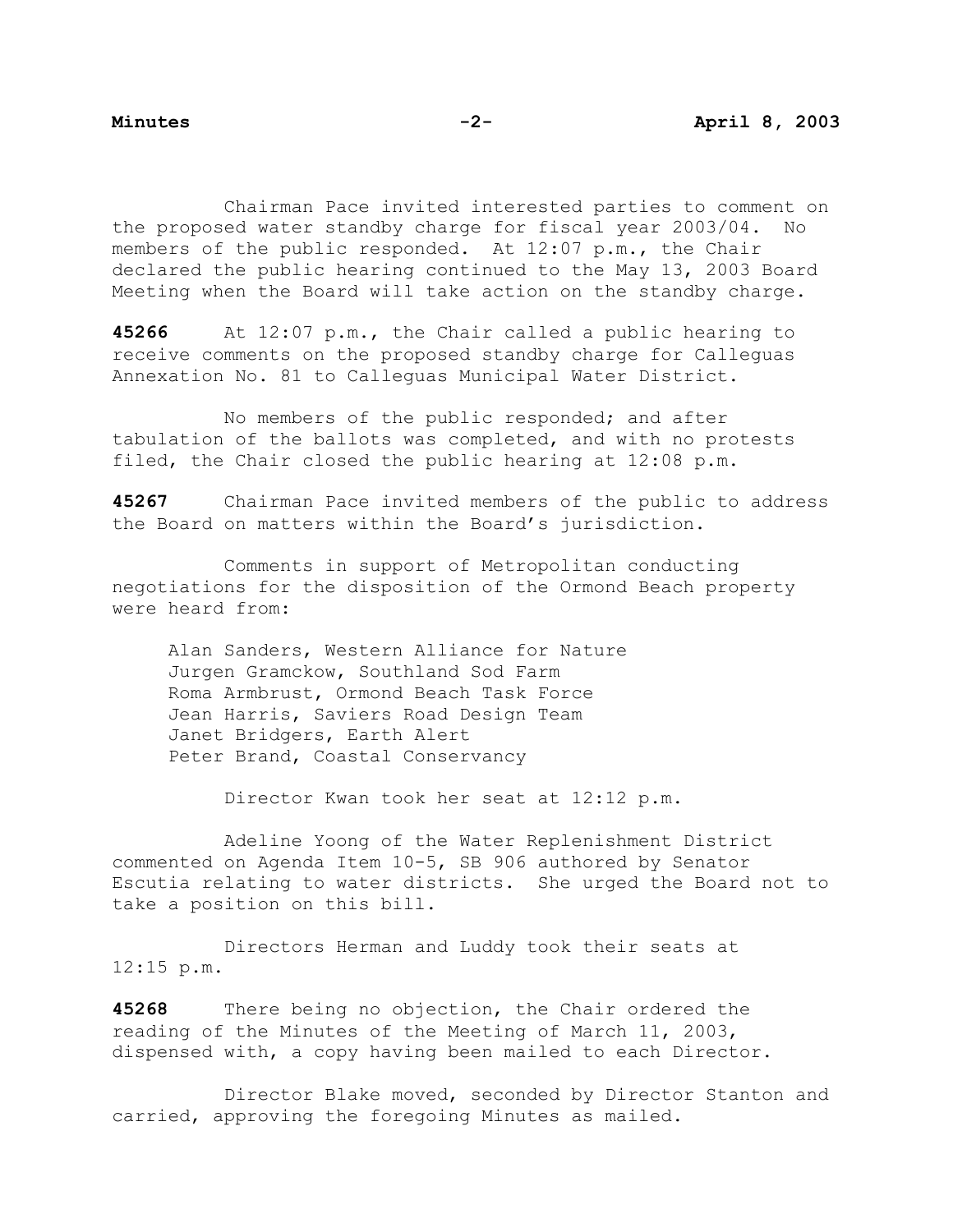**45269** The General Counsel's letter signed April 7, 2003, was presented, transmitting the credentials evidencing the appointment by the City of Compton of Kenneth M. Orduna as its representative on Metropolitan's Board for an indefinite term, replacing Regina Murph.

 General Counsel Kightlinger reported the credentials had been examined and found legally sufficient.

 Habte-Wold Kassa, Notary Public, administered the Oath of Office to Dr. Orduna.

 The Chair ordered the credentials, together with the General Counsel's letter, received and filed.

 Following an introduction by Director Morse, Director Orduna took his seat as a Director representing the City of Compton.

**45270** The Chair announced that Director Morris had returned from his leave earlier than expected and there was no need for an authorized leave of absence.

**45271** Director Blake moved, seconded by Director Coughran and carried, authorizing preparation of Commendatory Resolutions for former Directors Marion V. Ashley and Harold W. Ball.

**45272** Chairman Pace announced there were no new committee assignments.

**45273** Chairman Pace reported that on March 25 that he, Directors Morse and Peterson, Executive Vice President Ivey, and Vice President Quinn attended a ceremony held in Chico and sponsored by the Northern California Water Association to celebrate the signing of the Sacramento Valley Phase 8 Water Management Agreement. Over 80 representatives from various Northern California water agencies and State Water Project and Central Valley Project contractors attended the event. The Agreement was developed to settle the Sacramento Valley's obligation for providing a proportion of flows to implement the 1995 Water Quality Control Plan for the Bay-Delta watershed.

 Chairman Pace also reported on the trip to Washington, D.C. with several Directors, Chief Executive Officer Gastelum,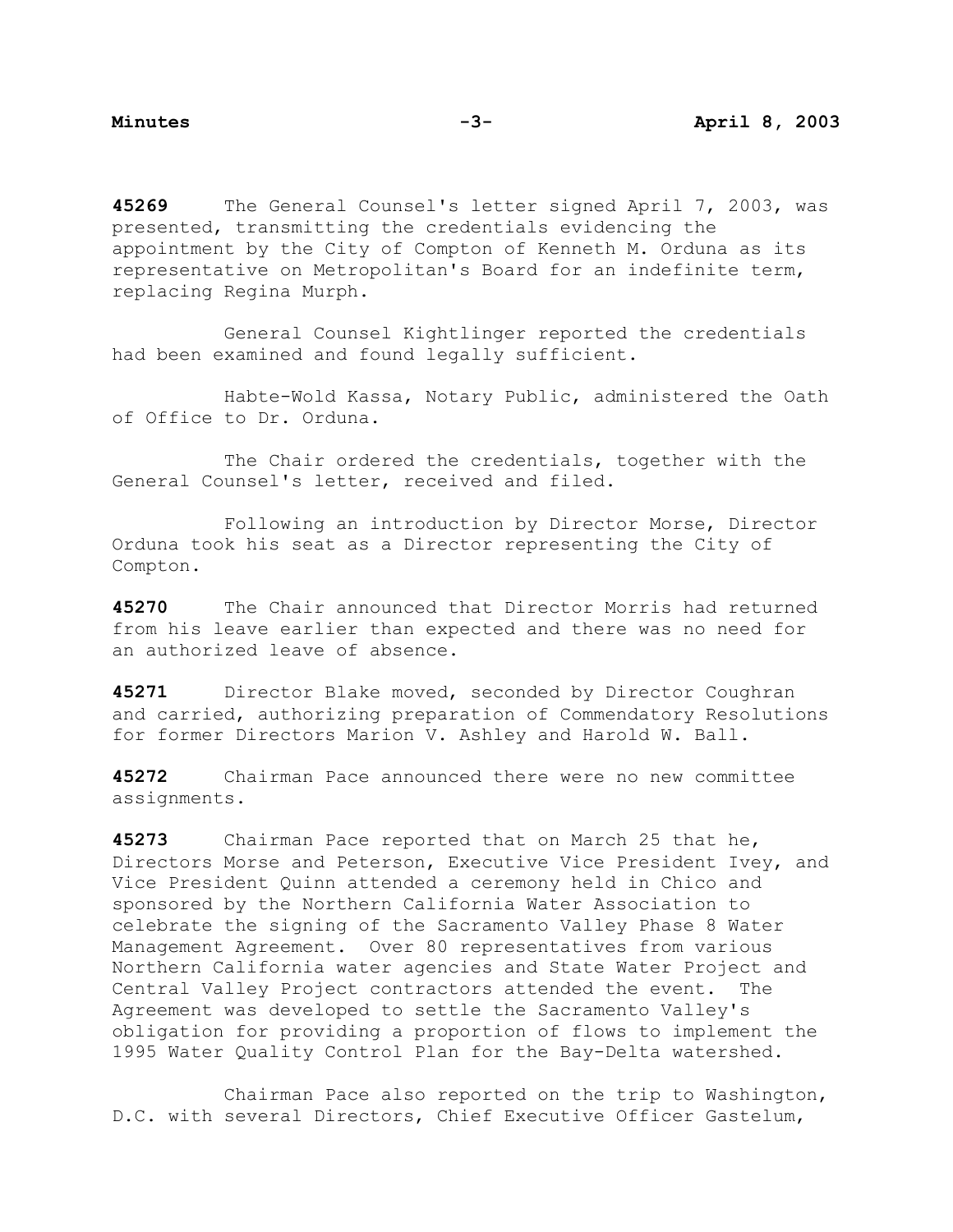and Executive Vice President Ivey on April 2 and 3 to advance Metropolitan's legislative agenda. They were successful in meeting with some key Administration officials, including the President's Intergovernmental Affairs Director and Interior Assistant Secretary Bennett Raley and his staff, to discuss Metropolitan's concerns about the Delta Pumping Facilities, the Colorado River 4.4 Plan, and the perchlorate threat in the western United States. Other meetings were also held with other legislators, to include Representatives Ken Calvert and Grace Napolitano on CALFED issues; Representative John Doolittle on a variety of issues of concern to all California water users, including the need for new storage and water project yield throughout the state; and Senator Dianne Feinstein relating to her concerns on issues in advance of her introducing a new CALFED package.

 The Metropolitan delegation also attended the National Water Resources Association Municipal Caucus breakfast, which was organized by Director Mylne.

 In reference to the Quantification Settlement Agreement (QSA), Chairman Pace reminded the Board that there are no complete answers at this time but he wanted to share whatever information is and becomes available so that the Board can make informed decisions when called upon. The Chair stated the QSA entails a water transfer from Imperial Irrigation District to San Diego. It further quantifies the allocation of Colorado River water to California's agricultural water users and defines the associated supply, and it provides Southern California with access to available special surplus to Colorado River water. On the other hand, it also entails costs, risks, and benefits that must be balanced in meeting our needs and those of future generations. However, the deal does not include a full Colorado River Aqueduct although some believe that it might be possible.

 Chairman Pace continued by stating that last month a critical milestone was reached with the help of Governor Davis' administration. Several final steps were defined that must occur before the parties ratify a QSA and before the Board votes to accept it or not. Member agencies and other stakeholders are raising issues and questions about the specifics of the QSA as negotiated. The Chair thanked Director Grandsen for his thoughtful letter regarding the QSA, and he stated that similar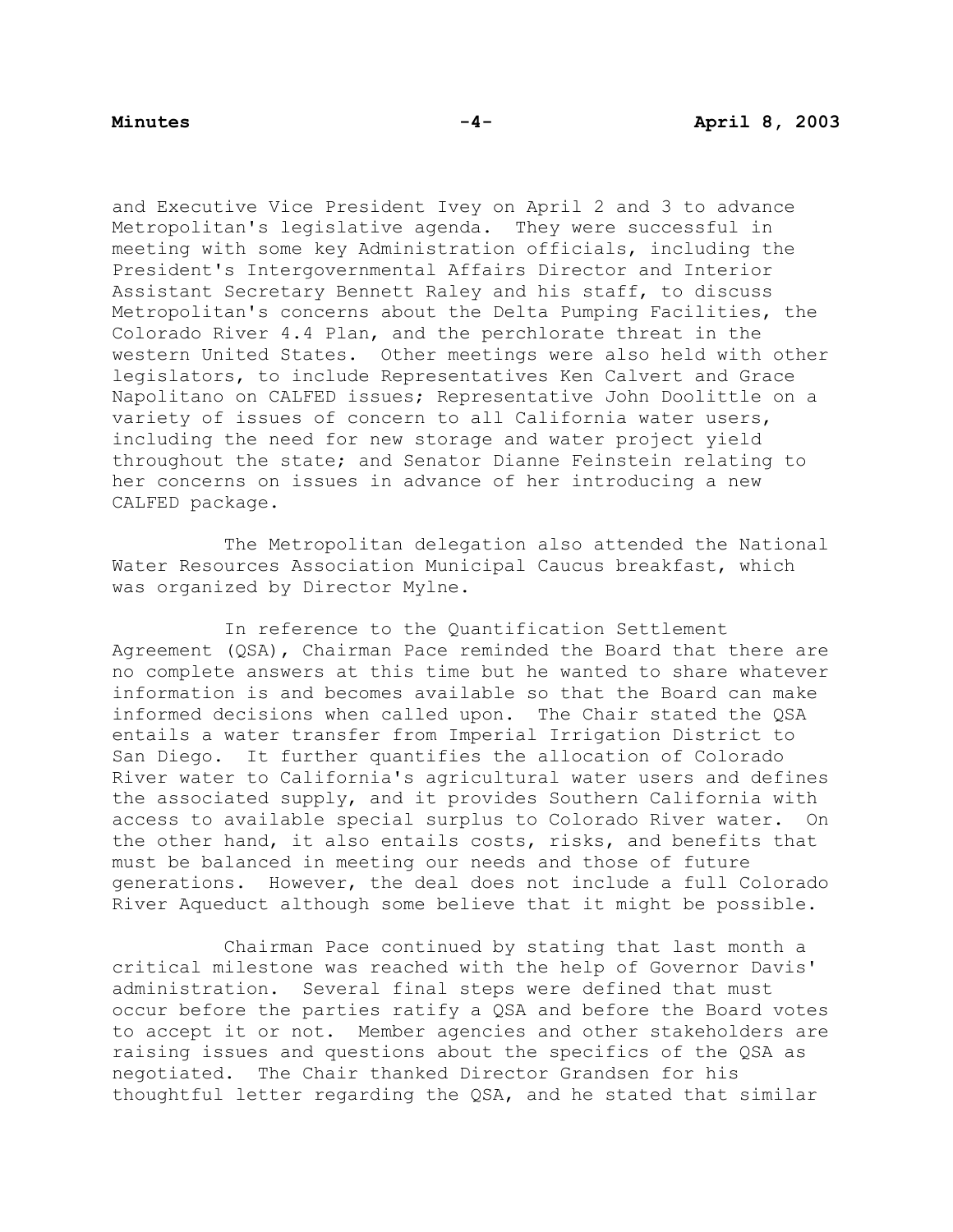letters were received from Central and West Basin Municipal Water Districts and the Inland Empire Utilities Agency.

 Given the nature of negotiations, the Chair stated those specifics were not available during the previous talks, but there is now a responsibility to have informed discussions from the perspective of local issues and factors that may impact Metropolitan's customers and other governing bodies. The Chair requested that a cost analysis be developed and distributed as a result of Director Grandsen's questions. The Chair believed that each identified QSA scenario of the analysis fell within a realistic range of cost that could be absorbed within current revenues and rate setting projections. He stated that the Board's public business philosophy is a sound way of determining the best scenario given factors such as risks, balanced by added value, and benefits that provide flexibility and adaptability. The rest is up to the public, the Legislature, other water agencies, and Metropolitan's Board.

 The Chair announced that there would be a series of open workshops and meetings that will consider the staff's analysis, legal issues, and the deal components as were agreed with the other parties to resolve. The first workshop is scheduled for April 22, 2003 at 2 p.m. Chairman Pace stated the ultimate question is what is the best scenario considering who pays for how much water and when? He again reminded the Board to set aside April 22 for an open and frank discussion on this matter.

**45274** Regarding the Colorado River, Bay-Delta and CALFED matters, and the summary of District activities, Chief Executive Officer Gastelum referred to his activity report for March, dated April 3, 2003, which was distributed earlier.

 Regarding the QSA, Chief Executive Officer Gastelum stated that it would be staff's intention to invite the San Diego County Water Authority representatives and any other member agencies that would like to participate in the workshop. He referred to his memo distributed to the Board and to the response letter from Chairman Pace to Director Grandsen, which will be the subject of the upcoming workshop. Mr. Gastelum requested Chief Financial Officer Thomas to briefly characterize the cost analysis.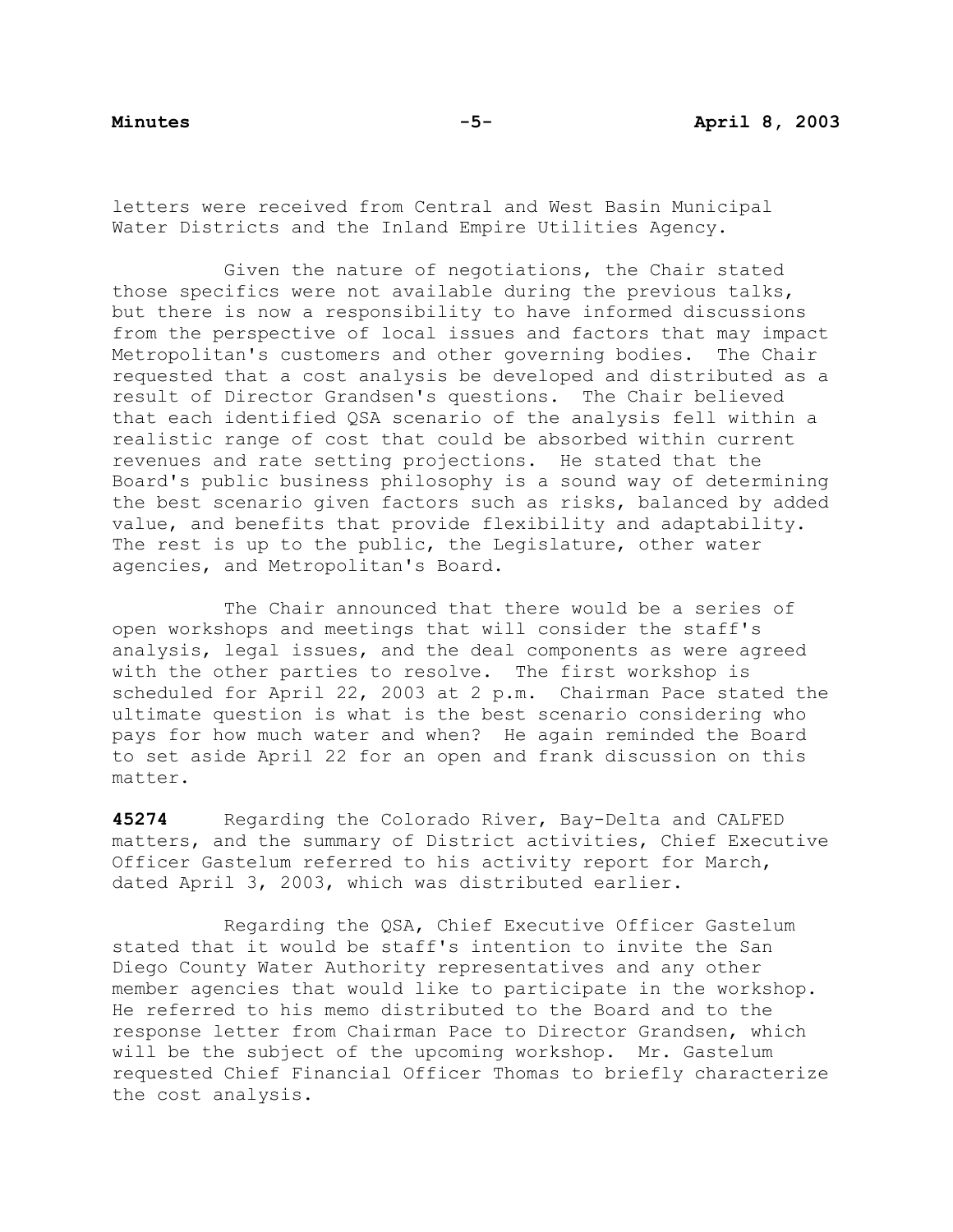Chief Financial Officer Thomas presented a report on the QSA. This information was developed in response to a request from Calleguas Municipal Water District regarding the cost of the QSA. Different analyses were presented with the first scenario looking at the costs and fiscal impact if the QSA were to move forward. The costs are estimated to be about \$1 billion through 2016, and would result in an increase of rates to Metropolitan's customers of \$20 to \$22 an acre-foot in 2016. The total cost is projected to be between \$4 billion to \$4.9 billion over the 45-year life of the transfer, with a rate increase in the mid-\$30s by 2025. Another scenario involved the cost if there were no QSA, and Metropolitan was obliged to obtain supplies elsewhere. The cost through 2016 would be about \$1.1 billion, and the cost per acre-foot would be a few dollars higher. However, the total cost for the same 45-year period would be lower. Under a third scenario, the QSA would be executed with a guarantee of full deliveries of a Colorado River surplus. This is estimated to cost \$860 million through 2016. One conclusion is that because of the hydrologic risks on the Colorado River and other risks, Metropolitan will need to be making investments in other supply sources whether or not the QSA goes forward, simply to ensure that there is an adequate long-term supply of water. Metropolitan will be holding a workshop on April 22 in order to have an open and frank discussion about the benefits, costs, and risks of the QSA and without a OSA.

 Chief Executive Officer Gastelum then introduced David Ned Smith, Interim Chief Operating Officer, who has had 33 years' experience in the utility industry.

**45275** Regarding Legal Department activities, General Counsel Kightlinger referred to his activity report for February, dated March 31, 2003, which was distributed earlier.

 *Defenders of Wildlife v. Norton, U.S. Department of Interior* is a case where environmentalists have sued asserting that the Endangered Species Act (ESA) requires consultation with the Fish and Wildlife Service for water deliveries for endangered species in Mexico, and therefore the ESA has application outside the United States and Interior could be directed to release more water than is required under our treaty with Mexico. General Counsel Kightlinger reported that this case has been under submission with the court well over 1-1/2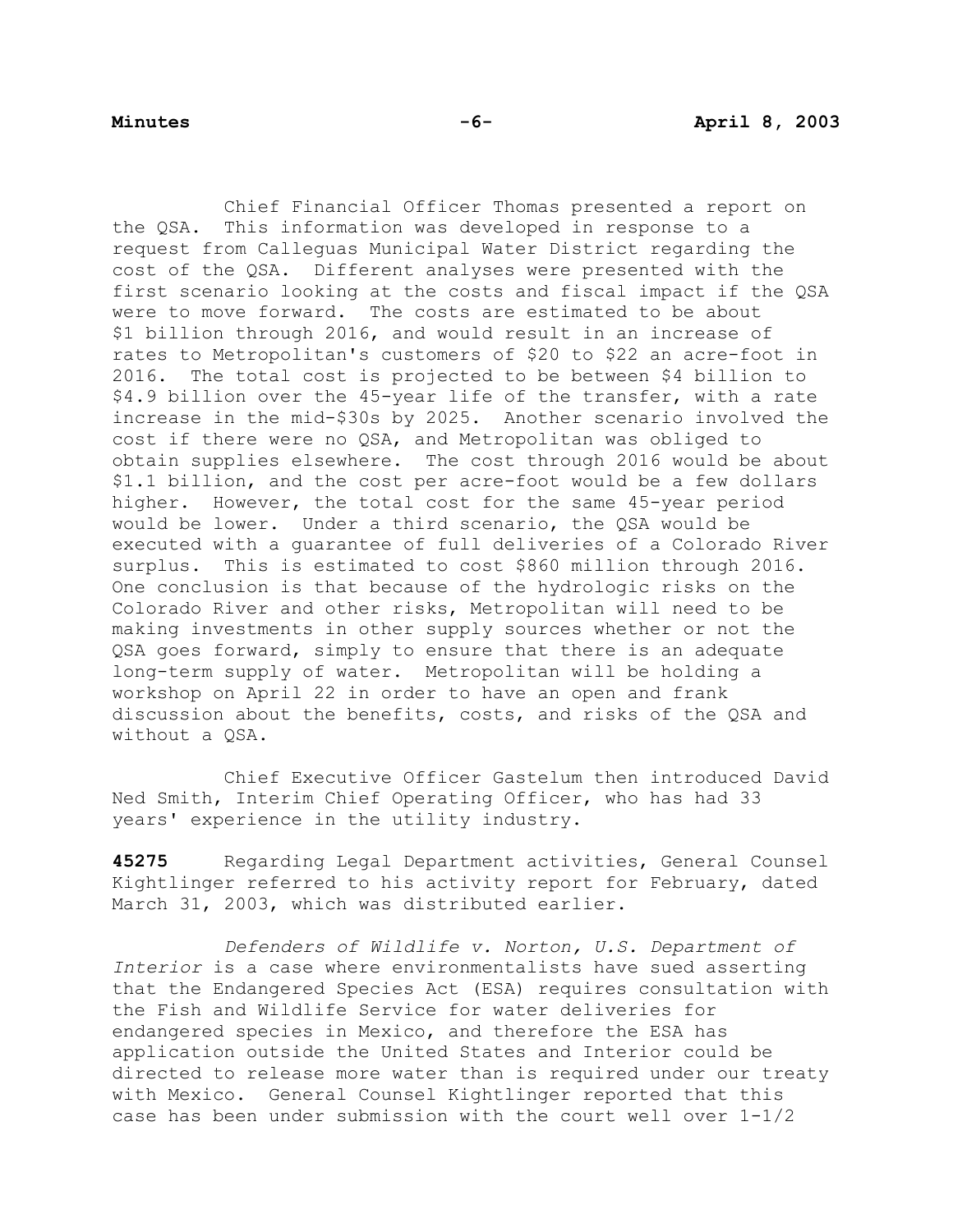years, and the court has finally released its opinion determining that the ESA did not require Interior to do that consultation and did not require further deliveries of water to Mexico. The Legal Department will be monitoring this case to see whether there will be an appeal from that opinion.

 In the *Imperial Irrigation District v. United States, et al*. lawsuit, General Counsel Kightlinger reported that the court granted IID's motion for a preliminary injunction blocking the Interior Department's 2003 water order, and requested that all parties brief the court as to remedies for this matter. Metropolitan, Coachella, the United States, and IID have all filed papers commenting on two proposed remedies. One question is should the United States conduct an inquiry into IID's use of water, or should an inquiry of IID's use of water be directed to the State Board or elsewhere? IID has suggested that it go to the State Board and start an entirely new process. The United States said it should remain with the Secretary of the Interior to finish the process.

 General Counsel Kightlinger reported another significant ruling came down in *Laub v. Davis* and *Regional Council of Rural Counties v. State of California.* Those cases challenged the Programmatic EIR for the CALFED Bay-Delta Program. Metropolitan, along with the State Water Contractors and other water users, intervened in those cases. The court granted a summary judgment on behalf of the state of California and Metropolitan in intervention. It essentially upheld the Programmatic EIR and removes the cloud that has been over the CALFED process since those suits were filed.

 General Counsel Kightlinger also highlighted other matters that became known since his report was distributed. Cadiz Inc. has filed a notice of claim that was received yesterday. The notice of claim is a prerequisite to filing a legal action against public agencies. The Board will be briefed on this matter at future meetings. Mr. Kightlinger announced the passing of Mike Remy, a longtime specialist and expert on CEQA matters, and who has represented Metropolitan on CEQA affairs in the last decade.

**45276** General Auditor Riss gave a summary report of the Audit Department's activities for the month of March. He stated two traditional reports were issued on the Inland Feeder Program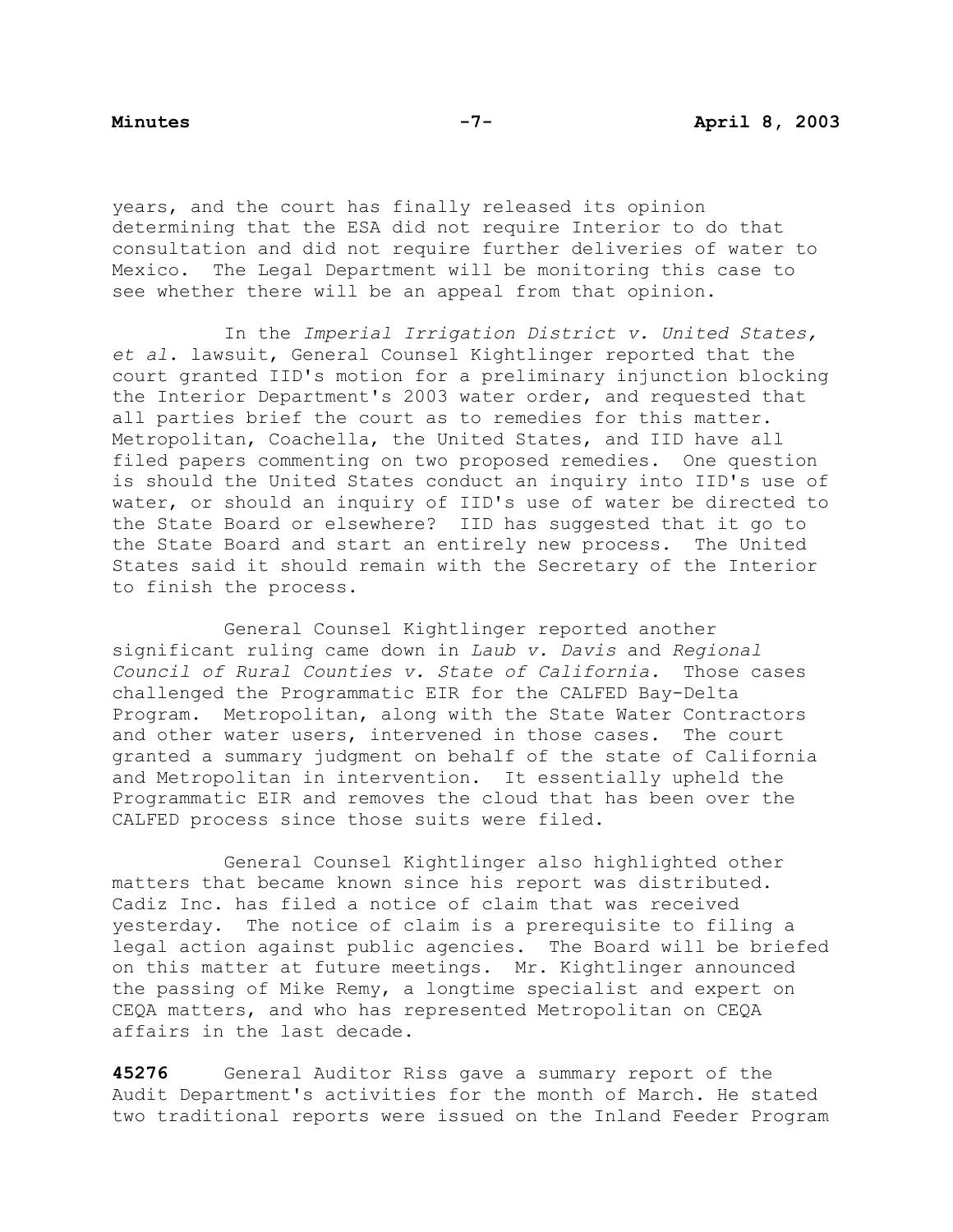Consulting Agreements and a Review of Project Initiation and Request for Proposal. Risk assessment reports were issued on the Windows 2000 Implementation--SDLC Review, the Enterprisewide Physical and Cyber Security Improvements--Interim Review, and the PeopleSoft 8.3 Upgrade--SDLC Review, all with low current exposures.

**45277** Ethics Officer Anderson reported that she processed all the annual statement of economic interest for Directors and designated staff. As a result, some employees inquired as to whether they had any potential conflicts of interest due to their capacity in the organization. Those were the contact calls to which she responded. Ms. Anderson commented on the news article on ethics attached to her monthly report that she produced for the California Special Districts Association. It gave the association a beginning overview of how ethics applied to government organizations and special districts.

 Director Mylne requested that statistical information with more details be included in her report regarding requests for information or complaints.

**45278** The reports of the Standing Committees are as follows:

Chairman Pace reported that at the Executive Committee meeting on March 25, the committee approved Agenda Items 8-6 and 8-8. The proposed items for April's Board and committee agenda items were discussed and approved. The committee heard reports from Chief Executive Officer Gastelum, General Counsel Kightlinger, and Vice President of Colorado River Resources Underwood on the issues pertaining to recent meetings and litigation surrounding the QSA. Vice President of Water Transfers and Exchanges Man gave a presentation on Metropolitan's water supplies that outlined Metropolitan's blueprint for water reliability and implementation of a comprehensive plan to secure reliable water supplies. Director Herman reported that the Special Committee on Water Education reviewed several proposed changes to the Administrative Code sections on Directors' inspection trips and recommended some changes.

 Asset, Real Estate and Infrastructure Policy Committee Chair Peterson reported the committee unanimously approved Agenda Items 8-3, 8-4, and 8-5. The committee approved an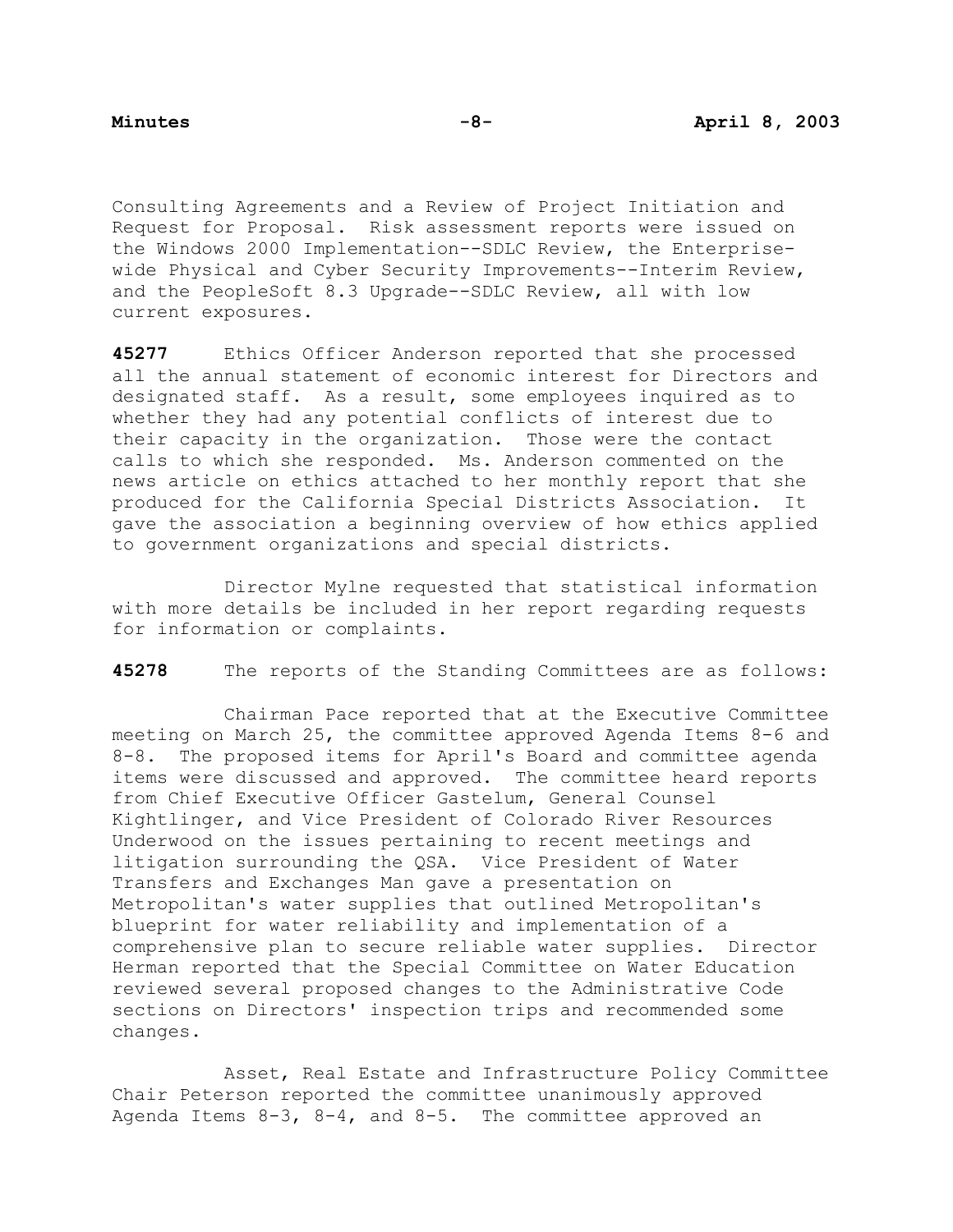amended motion to authorize conducting negotiations for the disposition of the Ormond Beach property. The committee heard reports on the Enterprise Geographic Information System and the recreation management options at the Diamond Valley Lake East Marina.

 Budget, Finance and Investment Committee Vice Chairman Blake reported the committee unanimously approved Agenda Item 9-1 and requested it be placed on the Consent Calendar. The committee heard a presentation on the Water System Operations' proposed budget.

 Communications, Outreach and Legislation Committee Chair Loveland reported the committee approved Agenda Item 9-4 and requested that it be added to the Consent Calendar. The committee also discussed informational Agenda Item 10-5 relating to Senate Bill 906, which would limit charges that Central and West Basin Municipal Water Districts could impose when selling supplies to the Water Replenishment District. The committee voted to take action on SB 906 and opposed it. Agenda Item 9-5, Senate Bill 21, which sets guidelines for implementation of Proposition 50, was deferred. The committee heard reports on the following: the legislative activities from Washington and Sacramento; a medical outreach program that aims to reach agreements by August with health care providers to distribute general water quality information at medical centers and doctors' offices; and the conservation outreach program.

 Engineering and Operations Committee Chairman De Jesus reported the committee approved Agenda Items 8-1 and 8-2. Agenda Item 8-11 was also approved with a change to the program costs as shown on page 1 in the third paragraph of the board letter, as follows: "This conjunctive use program will have a total cost of approximately \$29.8 million (instead of \$29.2 million). In addition, Metropolitan will fund ... and an estimated \$6.8 million (instead of \$6.2 million) towards the Yorba Linda Feeder bypass Project." The increased cost is to cover raising the capacity of the pipeline. The committee heard oral reports on the Pump Plant Benchmarking Study, the Mills ozone start-up, and the Mills Oxidation Retrofit Project.

 Legal, Claims and Personnel Committee Chairman Morse reported the committee unanimously approved Agenda Items 9-6, 9-7, and 9-9 and requested Items 9-6 and 9-7 be moved to the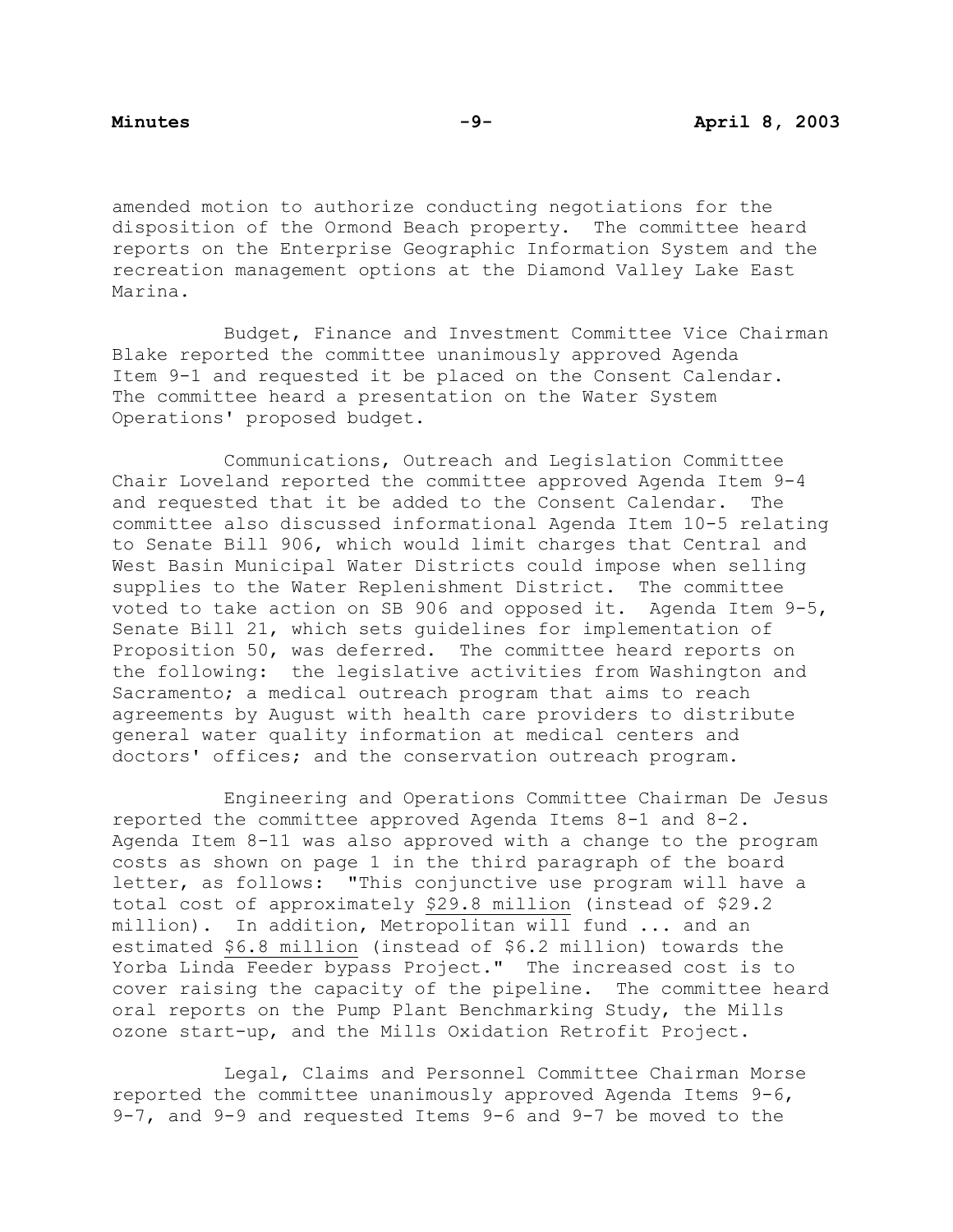Consent Calendar. The committee received updates on the QSA process and the April 1, 2003 decision in the coordinated CALFED cases. In closed session, the committee heard a report on *Imperial Irrigation District v. United States of America, et al*. No action was taken on this item.

 Water Planning, Quality and Resources Committee Chairman Owen reported the committee approved Agenda Item 8-11 with the changes made and approved by the Engineering and Operations Committee. The committee also approved Agenda Item 9-3. Reports were given on Bay-Delta and State Water Project matters, the formation of a joint powers authority for State Water Project operations, groundwater conjunctive use, the Innovative Supply Program, and the recent desalination technical workshop.

**45279** Chairman Pace announced that Dr. Dean Perkins, executive director of Association of State and Territorial Dental Directors, has selected Director Peterson to receive its merit award for his leadership in fluoridation at Metropolitan Water District, and Director Peterson will be receiving this award on April 30, 2003.

 Director Blake moved, seconded by Director Coughran and carried, and the Board approved the Consent Calendar Items, **M.I. 45280** through **M.I. 45290,** as follows:

**45280** Adopted the California Environmental Quality Act (CEQA) determination for all projects listed in the letter signed by the Chief Executive Officer on March 17, 2003, and appropriated (a) \$368,015 for all work to reimburse the Vista Del Verde project developer for Metropolitan's share of the pipeline protection costs; and (b) \$475,000 for all work to relocate the natural gas pipeline for the Diemer plant northwest hill grading, under Appropriation No. 15227, No. 6, from the Construction Funds.

Director Mejia requested to be recorded as abstaining.

**45281** Adopted the CEQA determination and authorized Appropriation No. 15407 in the amount of \$776,000 from the Construction Funds to finance costs for design, fabrication and installation of a steel pipe section in the Box Springs Feeder,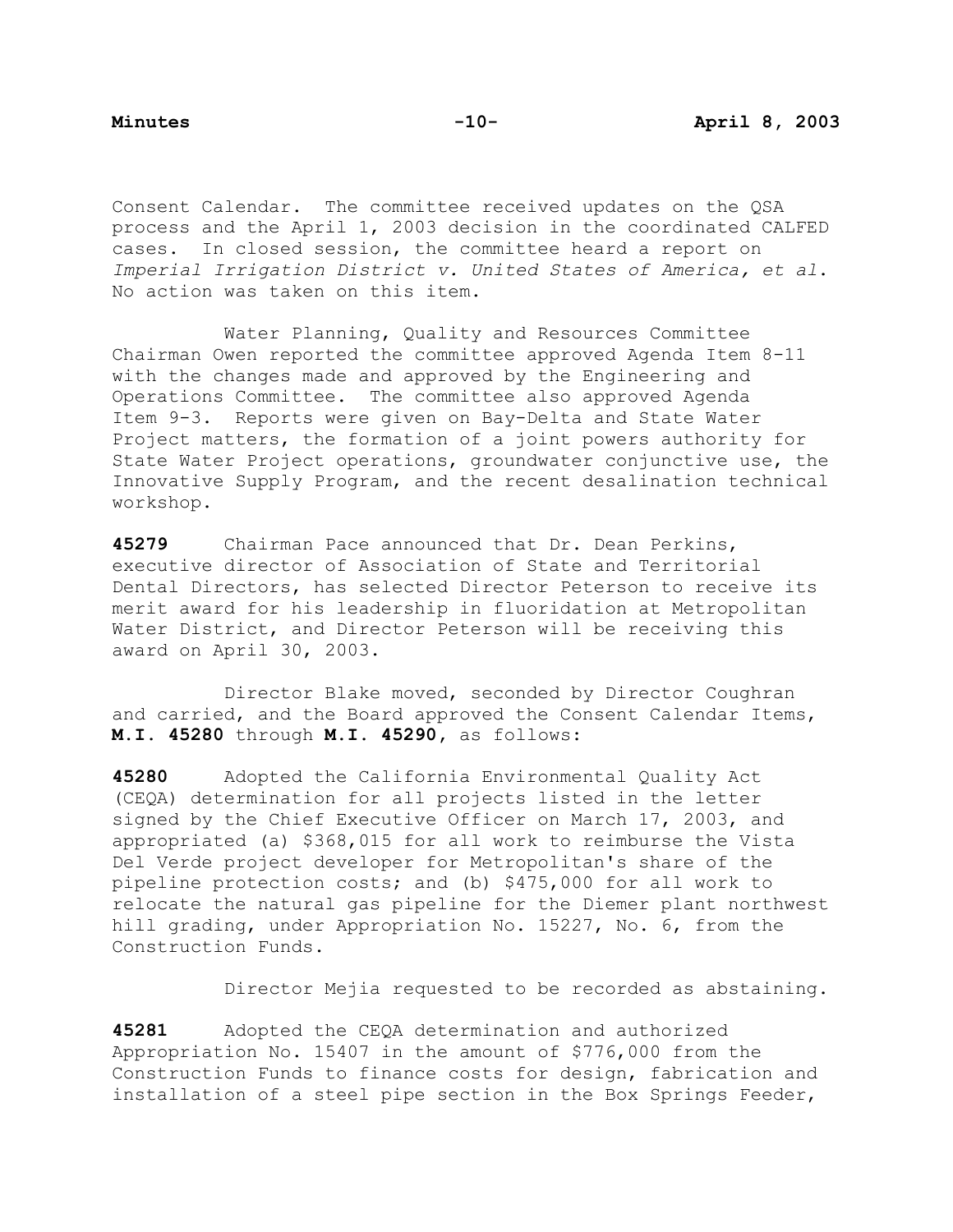as set forth in the letter signed by the Chief Executive Officer on March 26, 2003.

**45282** Adopted the CEQA determination and (a) appropriated \$239,500 (Appropriation No. 15401, No. 4, from the Construction Funds), for the preliminary design of Phase II facilities at the Diamond Valley Lake East Marina; and (b) authorized amending an existing agreement for design services with Moffatt & Nichol Engineers in an amount not to exceed \$1.049 million, as set forth in the letter signed by the Chief Executive Officer on March 24, 2003.

**45283** Adopted the CEQA determination and appropriated \$189,000 (Appropriation No. 15334, No. 10, from the Construction Funds) to fund landscaping design services with Mia Lehrer Associates for the Diamond Valley East Recreation Program's Planning Area No. 1, as set forth in the letter signed by the Chief Executive Officer on March 26, 2003.

**45284** Adopted the CEQA determination and (a) granted conditional approval for the 74th Fringe Area Annexation concurrently to Eastern Municipal Water District and Metropolitan, conditioned upon receipt in full of annexation fee of \$58,664.60 to Metropolitan, if completed by December 31, 2003, or if completed later, at the then current annexation charge rate, and compliance with those terms and conditions fixed upon final request for approval pursuant to Administrative Code Section 3100 et seq.; (b) approved Eastern's proposed Plan for Implementing Water Use Efficiency Guidelines; and (c) adopted the resolution of intention **(Resolution 8843)** to impose water standby charge within the proposed annexation territory, substantially in the form of Attachment 3 to the letter signed by the Chief Executive Officer on March 17, 2003, said resolution entitled:

**RESOLUTION OF THE BOARD OF DIRECTORS OF THE METROPOLITAN WATER DISTRICT OF SOUTHERN CALIFORNIA GIVING NOTICE OF INTENTION TO IMPOSE WATER STANDBY CHARGES CONTINGENT UPON ANNEXATION**

 Director Record requested to be recorded as abstaining.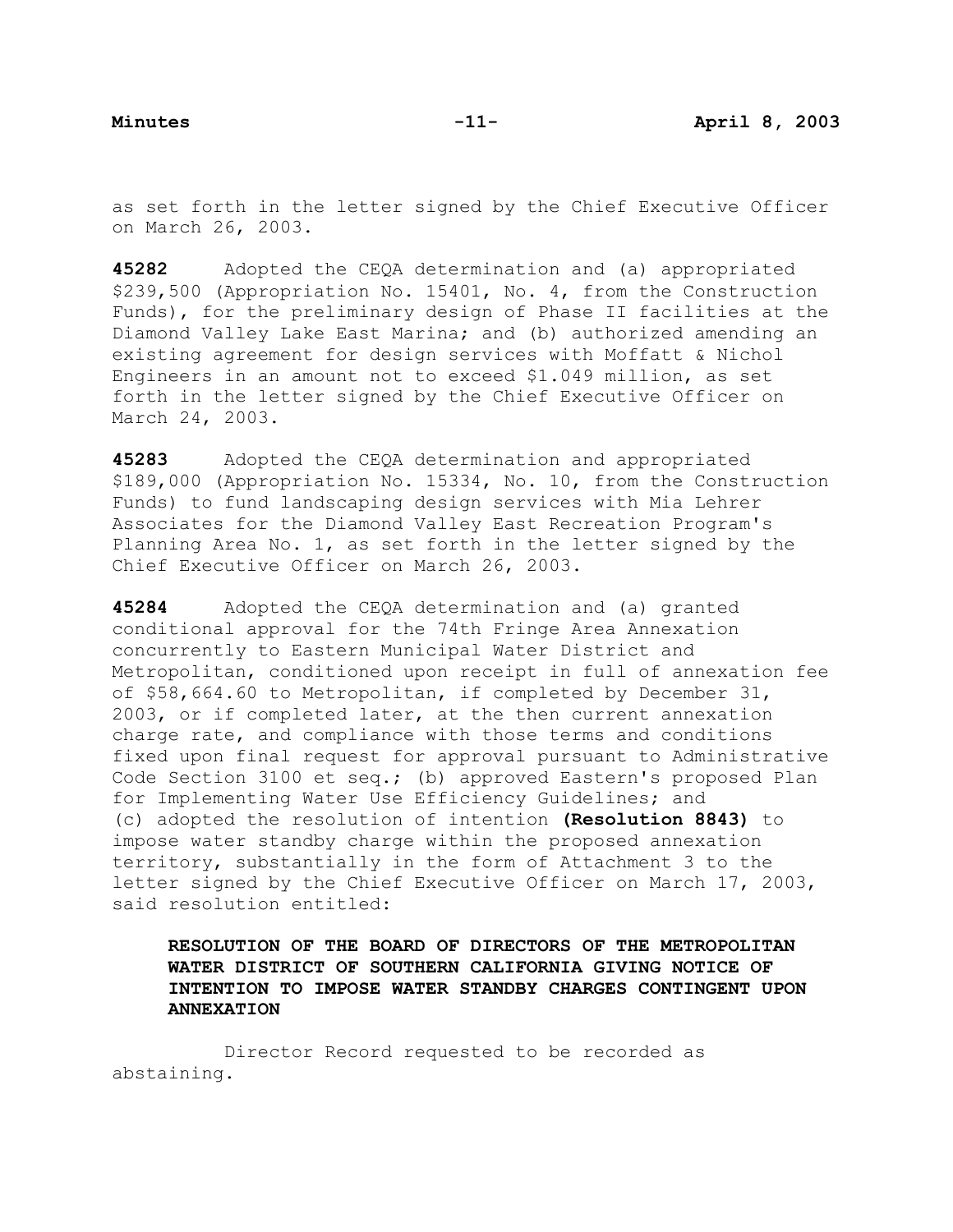**45285** Adopted the CEQA determination and approved the proposed amendment to Division VI, Chapter 4 of the Administrative Code to establish authority for the Ethics Officer, as set forth in Attachment 2 to the letter signed by the Ethics Officer on March 19, 2003.

**45286** Adopted the CEQA determination and authorized (a) the Chief Executive Officer to enter into an agreement, in form approved by the General Counsel, based on the Program Term Sheet set forth in Attachment 1 to the letter signed by the Chief Executive Officer on March 17, 2003, for Orange County Basin Groundwater Conjunctive Use Program with Municipal Water District of Orange County and Orange County Water District; and (b) \$580,000 in budgeted funds (Appropriation No. 15379, No. 2, from the Construction Funds) for final design and all work in advance of award of a competitively bid contract for the Yorba Linda Feeder Bypass Project at the Robert B. Diemer Filtration Plant, and approved the authority to enter into a consultant agreement not to exceed \$750,000. (Note: A correction was made to Board Letter 8-11 with a change to the program costs as shown on page 1 in the third paragraph of the board letter, as follows: "This conjunctive use program will have a total cost of approximately \$29.8 million (instead of \$29.2 million). In addition, Metropolitan will fund ... and an estimated \$6.8 million (instead of \$6.2 million) towards the Yorba Linda Feeder Bypass Project." The increased cost is to cover raising the capacity of the pipeline.

 Directors Bakall, Bannister, and Foley requested to be recorded as abstaining.

**45287** Adopted the CEQA determination and approved the "percentage savings methodology with adjustment factors" alternative as detailed in Attachment 1 to the letter signed by the Chief Executive Officer on March 24, 2003, to be Metropolitan's bond refunding guidelines.

**45288** Adopted the CEQA determination and expressed support, if amended, for AB 83 (Corbett and Firebaugh), the consumer right to know legislation for bottled and vended water, as set forth in the letter signed by the Chief Executive Officer on April 3, 2003.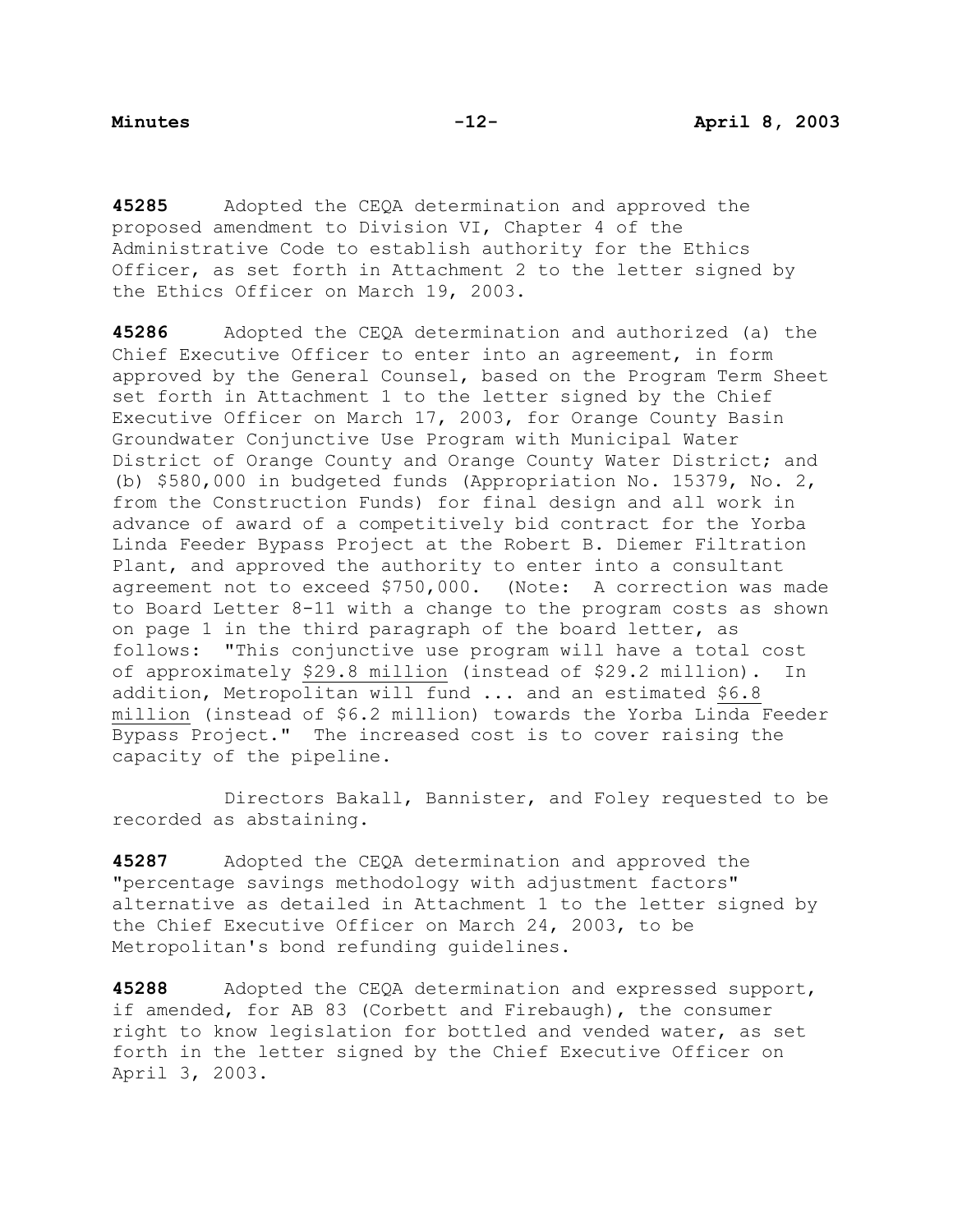**45289** Adopted the CEQA determination and authorized amendment to the contract with Bergman & Dacey, Inc., for legal services to defend Metropolitan in *Naylor, et al. v. Metropolitan*, LACSC Case No. BC 288114, as set forth in the confidential letter signed by the General Counsel on March 28, 2003.

**45290** Adopted the CEQA determination and authorized amendment to the contract with Liebert Cassidy Whitmore for legal services to defend Metropolitan in *Kuan v. Metropolitan*, LACSC Case No. BC 272702, as set forth in the confidential letter signed by the General Counsel on March 28, 2003.

**45291** Chairman Pace announced no action was taken on Agenda Item 9-8, the trial of Inland Feeder Pipeline eminent domain action, *The Metropolitan Water District of Southern California v. Campus Crusade for Christ, Inc.*, San Bernardino Superior Court Case No. SCV35498.

 Directors Lewis and Loveland withdrew from the Meeting at 1:35 p.m.

**45292** Director Edwards stated that Metropolitan had put out a Request for Proposals (RFP) on Pipeline 6 and the company who responded but did not qualify as the winner of that particular RFP now turns up in the pool for our recreation program at Diamond Valley Lake. Director Edwards asked if Metropolitan was skirting the concept as set forth by the Legislature on RFPs and if it does not violate the law.

 General Counsel Kightlinger responded that this particular contract was for professional services and is not governed by statutory public bidding requirements. Metropolitan's Administrative Code addresses professional services and contracts over \$25,000, and there is discretion within for the Chief Executive Officer. It specifically exempts professional services above \$25,000 from going out to public bidding requirements. When it does, there has been a practice to require a RFP or RFQ generally, informal or formal. The Code does not require the Chief Executive Officer or the General Counsel to put out a RFP for professional services. There is no specific process required. Some RFPs are of a nature where Metropolitan will get a certain pool of applicants, and it is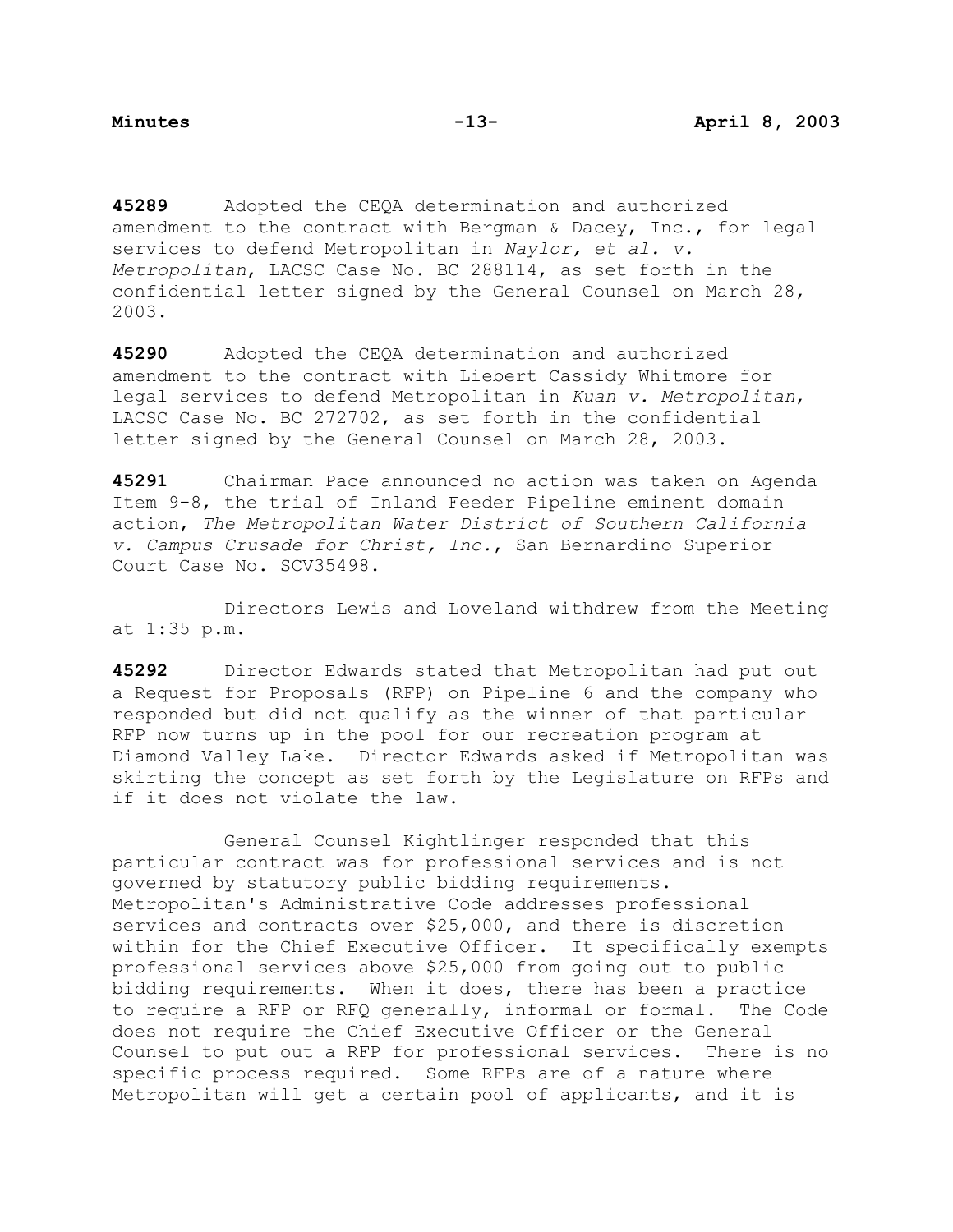perfectly appropriate to review them and determine if they can be used in other ways.

Director Edwards then moved, seconded by Director Blake and carried, and the Board adopted the CEQA determination and (a) appropriated \$1.575 million (Appropriation No. 15334, No. 9, from the Construction Funds) to fund project management support services for the Diamond Valley Recreation Program; and (b) authorized entering into an agreement with PinnacleOne for project management support services in an amount not to exceed \$1.2 million, as set forth in the letter signed by the Chief Executive Officer on March 19, 2003.

**45293** Director Parker stated that in the proposed amendments to the Administrative Code regarding the Internal Audit Department, the Audit Department charter would be approved by the Audit Subcommittee and not the full Board. Director Parker requested that language be included in the Administrative Code to have the Board also approve the Audit Department charter.

Audit Subcommittee Chairman Bannister stated that the board letter included as an attachment the Internal Audit Department charter as amended and approved by the subcommittee. Thus, the Board's approval of the changes to the Administrative Code would also include the approval of changes made to the Audit Department charter. The changes made to Attachment 2, page 1 of the board letter would read:

"§ 6450. Powers and Duties.

 (a) The District's independent internal auditing function is governed by provisions of the California Government Code and by policies established by the Board of Directors. The scope of internal auditing activities ... not otherwise be restricted. The Audit Subcommittee is responsible for the oversight of the internal auditing function, approving the Audit Department charter (subject to review and approval of the Board of Directors) and for reviewing reports .... Internal auditors, ..., and employees as may be necessary to carry out their assigned responsibilities.

 (b) The General Auditor manages the District's Audit Department ... any changes to which shall be approved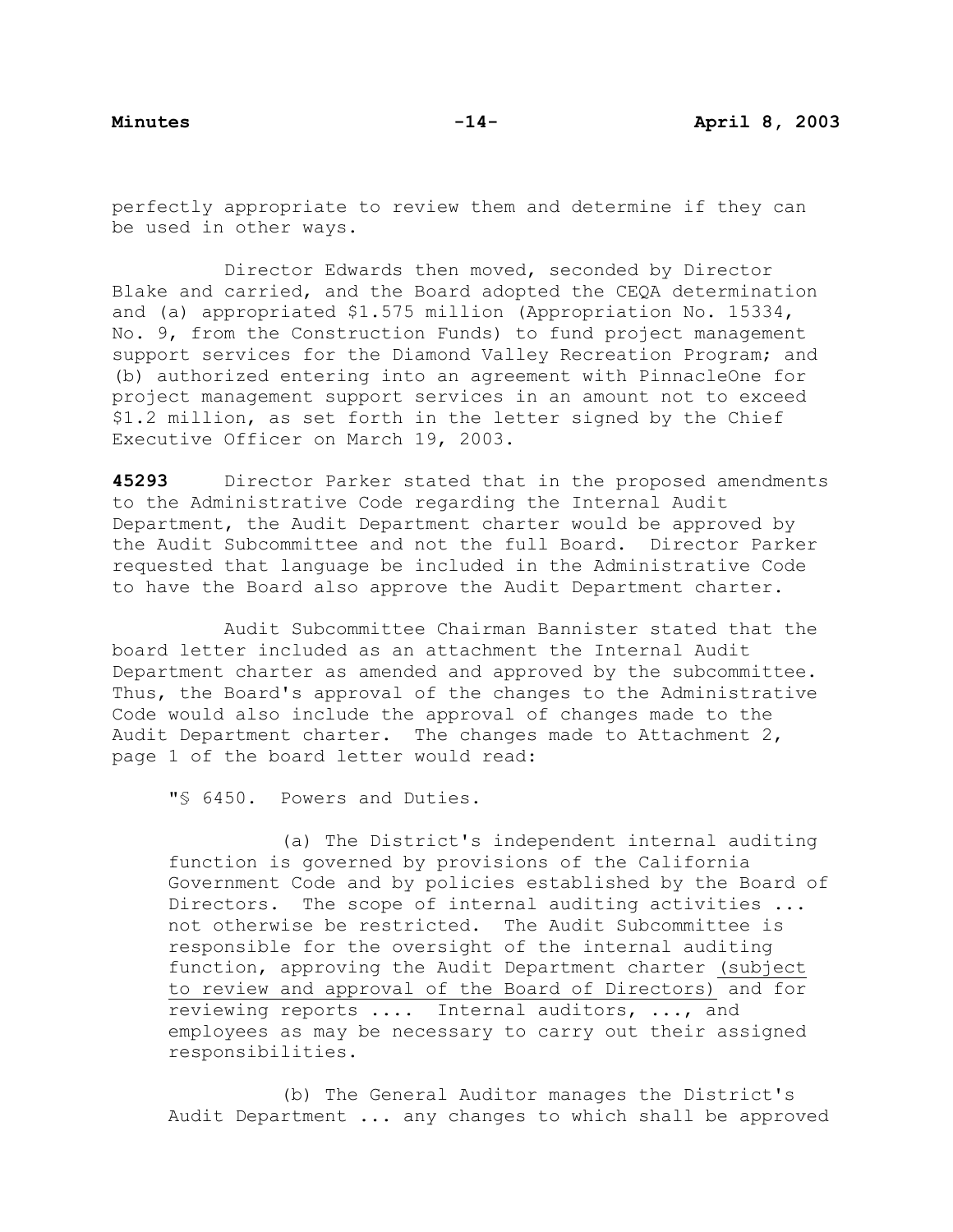by the Audit Subcommittee (subject to review and approval of the Board of Directors), and is responsible for formulating departmental policies and procedures; ... Legal, Claims and Personnel Committee."

 Subject to the above changes made and to be included in the Administrative Code, Director Parker then moved, seconded by Director Turner and carried, that the Board adopt the CEQA determination and approve the changes to the Administrative Code set forth in Attachment 1 to the letter signed by the General Auditor on March 17, 2003.

Director Lewis returned to the Meeting at 1:41 p.m.

**45294** Asset, Real Estate and Infrastructure Policy Committee Chairman Peterson reported that after committee discussion on conducting negotiations for the disposition of the Ormond Beach property, the committee concurred with the amended motion from the Water Planning, Quality and Resources Committee to adopt the CEQA determination and authorize conducting negotiations with the Oxnard Community Development Commission and Coastal Conservancy or other parties. Additionally, staff should also explore a partnership with the Coastal Conservancy to identify other opportunities for cooperation on the development of seawater desalination facilities in other areas within Metropolitan's service area. Staff is further directed to negotiate for desalination sites which have optimum ocean intake and outfall characteristics.

 Chief Executive Officer Gastelum commented that there was extensive discussion on this item and based on the motion staff would begin meeting with the Conservancy with the following three objectives: (1) Get agreement on a fair market value for the property in question and for reservations of rights to build a desalination plant and to accommodate the brine line proposed by Calleguas for their own purposes on the property or near the property; (2) Identify possible credit from the sale for mitigation requirements at other seawater desalination plants developed by Metropolitan for its member agencies; and (3) As noted in the motion, develop a basis for a broader partnership with the Conservancy. Mr. Gastelum stated he intends to return to the committee, not with a specific recommendation, but further recommendation on the potential for achieving these various objectives.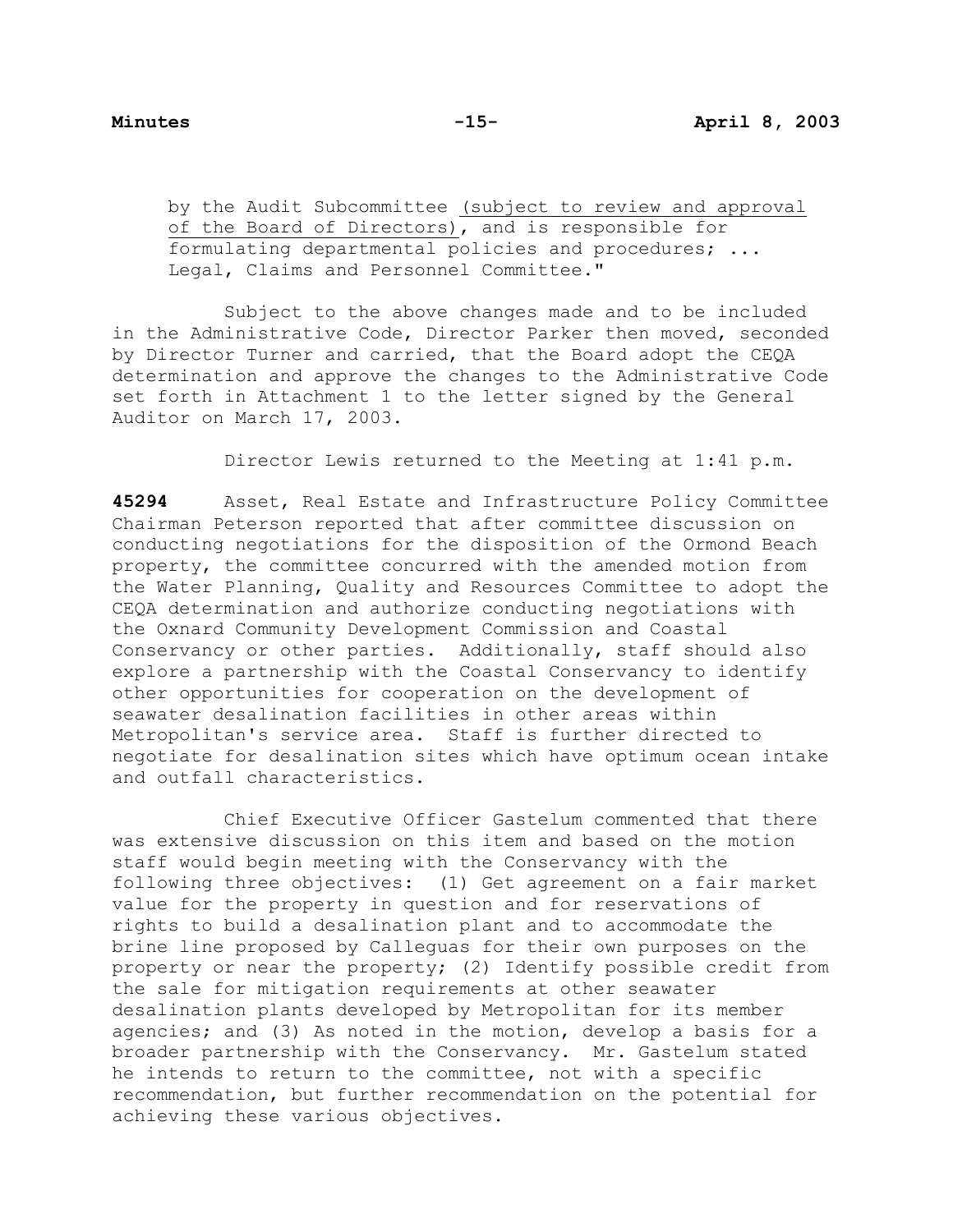Following further discussion on retaining a desalination site and with the three objectives laid out by the Chief Executive Officer to work in conjunction with the amended motion, Director Mylne moved the amended motion as stated above, seconded by Director Peterson. Chairman Pace called for a vote on the motion, which carried.

 Directors Lewis and Turner withdrew from the Meeting at 1:50 p.m.

**45295** Communications, Outreach and Legislation Committee Vice Chair Abdo reported the committee had a lengthy discussion on SB 906 (Escutia) relating to water districts, and the committee voted to oppose this bill.

 Director Brick stated that the bill itself is lacking in clarity as to what its real implications would be for some of the agencies that are represented here, and it would also be a dangerous precedent for other member agencies as well. For that reason many of the Directors felt it would be appropriate to take an oppose position.

 Director Brick then moved, seconded by Director Fellow and carried, that the Board express its opposition to SB 906.

 Director Edwards requested to be recorded as voting no.

 Directors Dentler, Hansen, Herman, Luddy, and Parker requested to be recorded as abstaining.

**45296** The following communications were submitted to the Board for information:

- a. Status report for the Inland Feeder Program for activities through February 2003, signed by the Chief Executive Officer on March 17, 2003.
- b. Water Surplus and Drought Management Plan report on water supply and demand as of March 20, 2003, signed by the Chief Executive Officer on March 24, 2003.